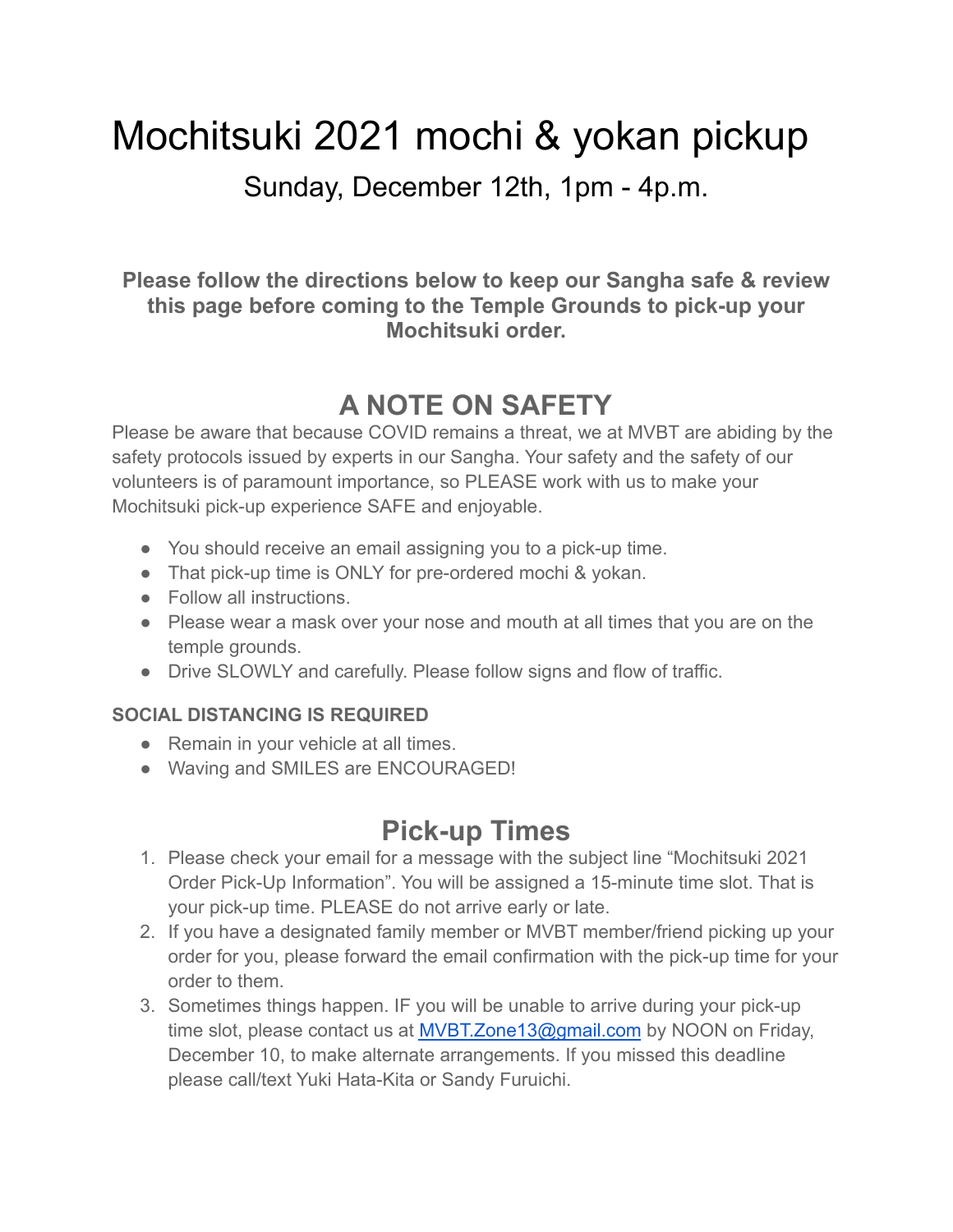### **For Drivers**



This is the required flow of traffic for onsite pickups. Please follow the flow of traffic and the directions below to help us maintain the safety and efficiency of this process

# **Step 1: Entry**

● Enter at the Stierlin Rd. entrance closest to Sangha Hall.

#### **Step 2: Check-in**

- Let the greeter know the name(s) associated with the mochi & yokan orders you are picking up.
- Drive where directed to pick up your order.

#### **Step 3: Pick-up Mochi & Yokan orders**

- You will be asked to release your trunk or hatch so we can open the back of your car where your orders will be placed by volunteers.
- Your orders will be loaded into your car by a volunteer.